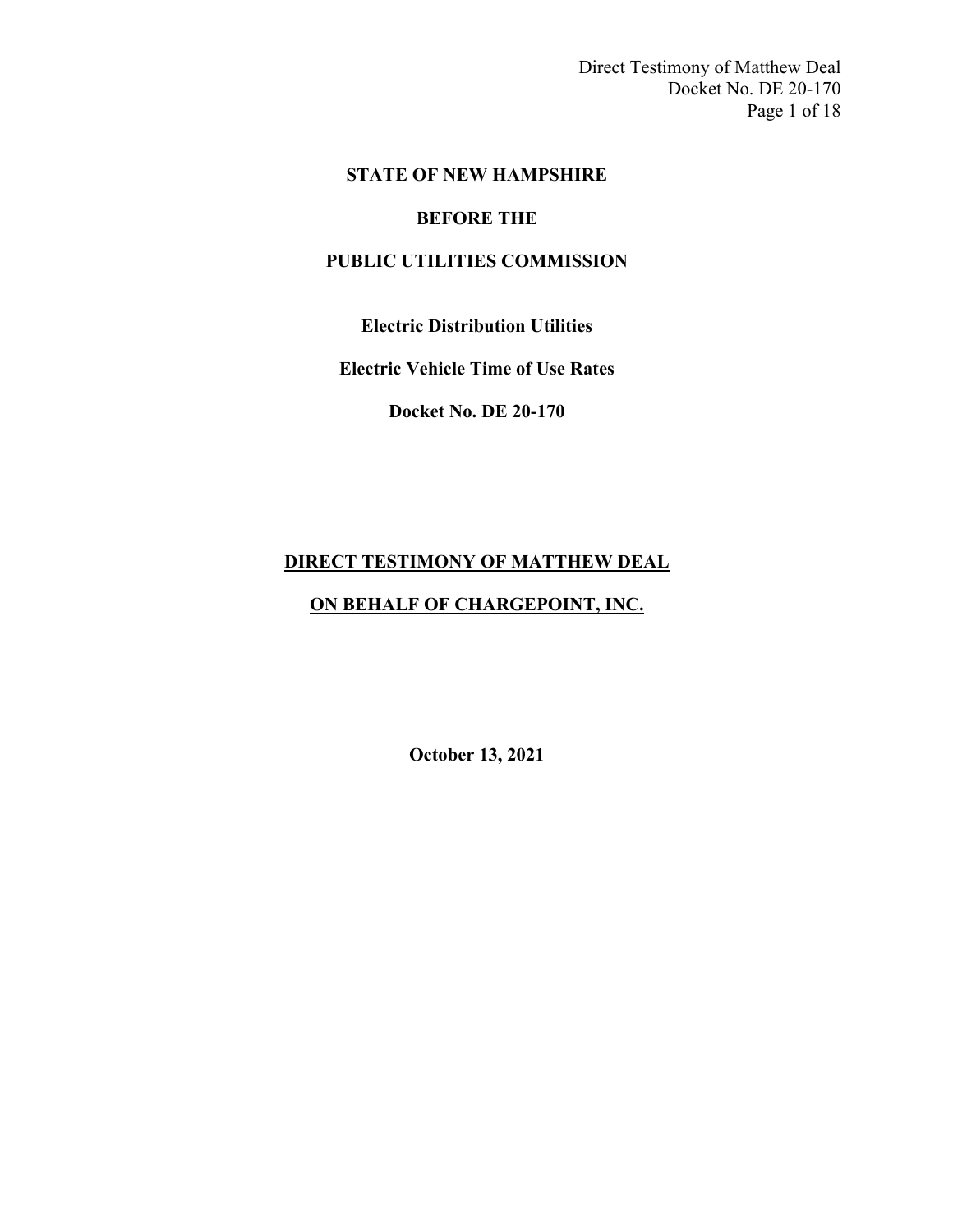| $\mathbf{1}$   | Ī.    | <b>Introduction and Summary of Recommendations</b>                                        |
|----------------|-------|-------------------------------------------------------------------------------------------|
| 2              | Q:    | Please state your name.                                                                   |
| 3              | $A$ : | My name is Matthew Deal.                                                                  |
| $\overline{4}$ | Q:    | By whom are you employed and in what position?                                            |
| 5              | $A$ : | I am Manager of Utility Policy at ChargePoint, Inc. (ChargePoint).                        |
| 6              | $Q$ : | Please describe your qualifications, including your background, experience, and           |
| 7              |       | expertise.                                                                                |
| 8              | $A$ : | In my current role, I lead ChargePoint's regulatory activity before state public utility  |
| 9              |       | commissions regarding the development of policies and programs that expand electric       |
| 10             |       | vehicle (EV) infrastructure and advance best practices within the EV charging industry. I |
| 11             |       | have drafted stakeholder comments regarding the design of EV programs in New              |
| 12             |       | Hampshire and other states. My relevant professional experience appears in my CV, which   |
| 13             |       | is attached as Attachment MJD-1.                                                          |
| 14             | Q:    | Have you previously provided testimony in any proceedings before regulatory               |
| 15             |       | commissions?                                                                              |
| 16             | $A$ : | Yes. I have testified before the Pennsylvania Public Utility Commission in Docket Nos. R- |
| 17             |       | 2021-3023618 (UGI Electric), R-2021-3024601 (PECO Energy Company), and R-2021-            |
| 18             |       | 3024750 (Duquesne Light) in which I evaluated and made recommendations to ensure that     |
| 19             |       | the EV charging programs proposed by each utility company complemented the                |
| 20             |       | competitive EV charging market. I have also appeared as a witness regarding EV issues     |
| 21             |       | before the Connecticut Public Utilities Regulatory Authority (PURA) in Docket No. 17-     |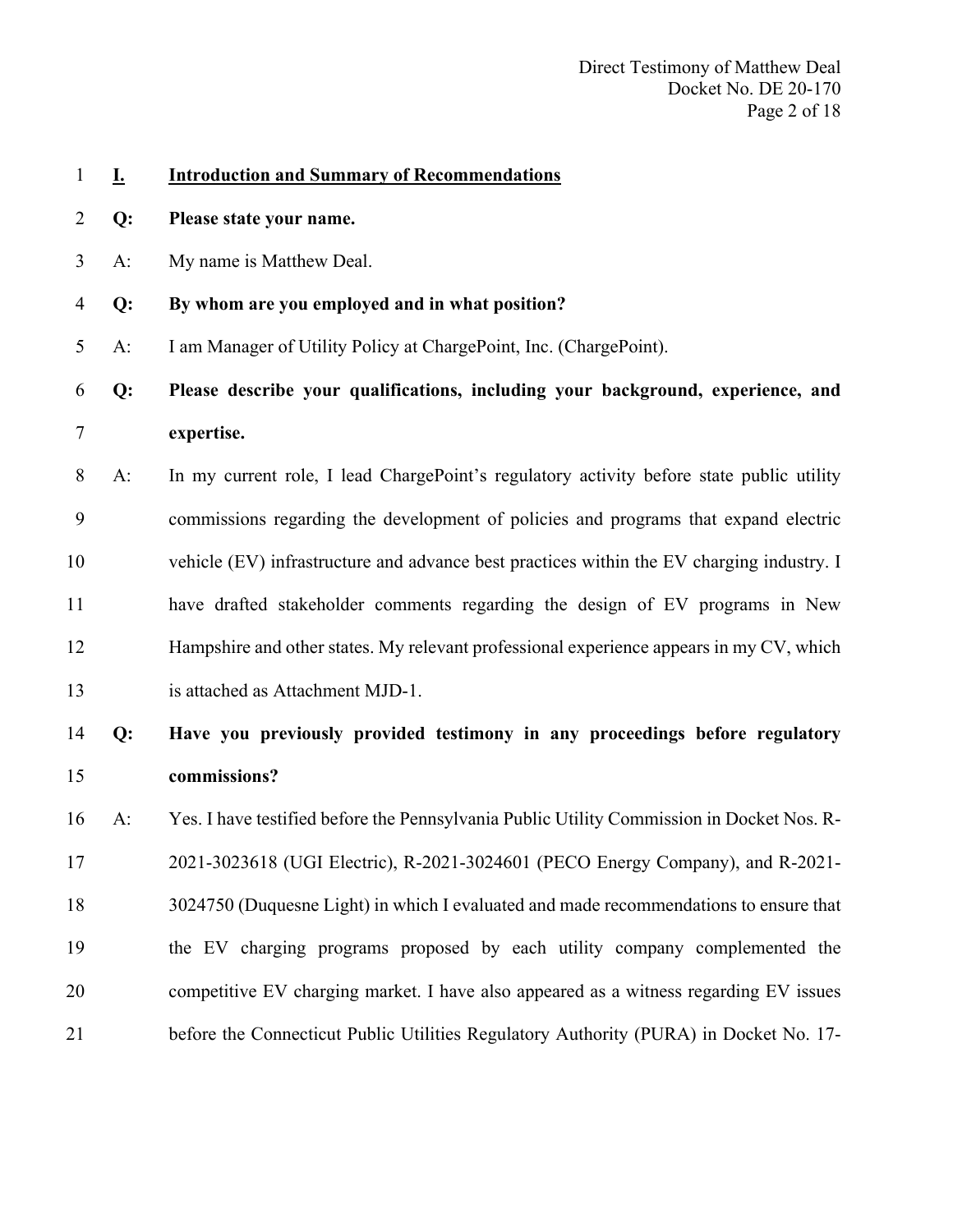12-03RE04: Public Utilities Regulatory Authority Investigation into Distribution System Planning of the Electric Distribution Companies – Zero Emission Vehicles.

#### **Q: Please describe ChargePoint.**

 A: ChargePoint is a world leading electric vehicle (EV) charging network, providing scalable solutions for every charging scenario from home and multifamily to workplace, parking, hospitality, retail, and transport fleets of all types. ChargePoint's cloud subscription platform and software-defined charging hardware is designed to enable businesses to support drivers, add the latest software features and expand fleet needs with minimal disruption to overall business.

 ChargePoint's hardware offerings include Level 2 (L2) and DC fast charging (DCFC) products, and ChargePoint provides a range of options across those charging levels for specific use cases including light duty, medium duty, and transit fleets, multi-unit dwellings, residential (multi-family and single family), destination, workplace, and more. ChargePoint's software and cloud services enable EV charging station site hosts to manage charging onsite with features like Waitlist, access control, charging analytics, and real-time availability. With modular design to help minimize downtime and make maintenance and repair more seamless, all products are also UL-listed and CE (EU) certified, and Level 2 18 solutions are ENERGY STAR® certified.

 ChargePoint's primary business model consists of selling smart charging solutions directly to businesses and organizations while offering tools that empower station owners to deploy EV charging designed for their individual application and use case. ChargePoint provides charging network services and data-driven, cloud-enabled capabilities that enable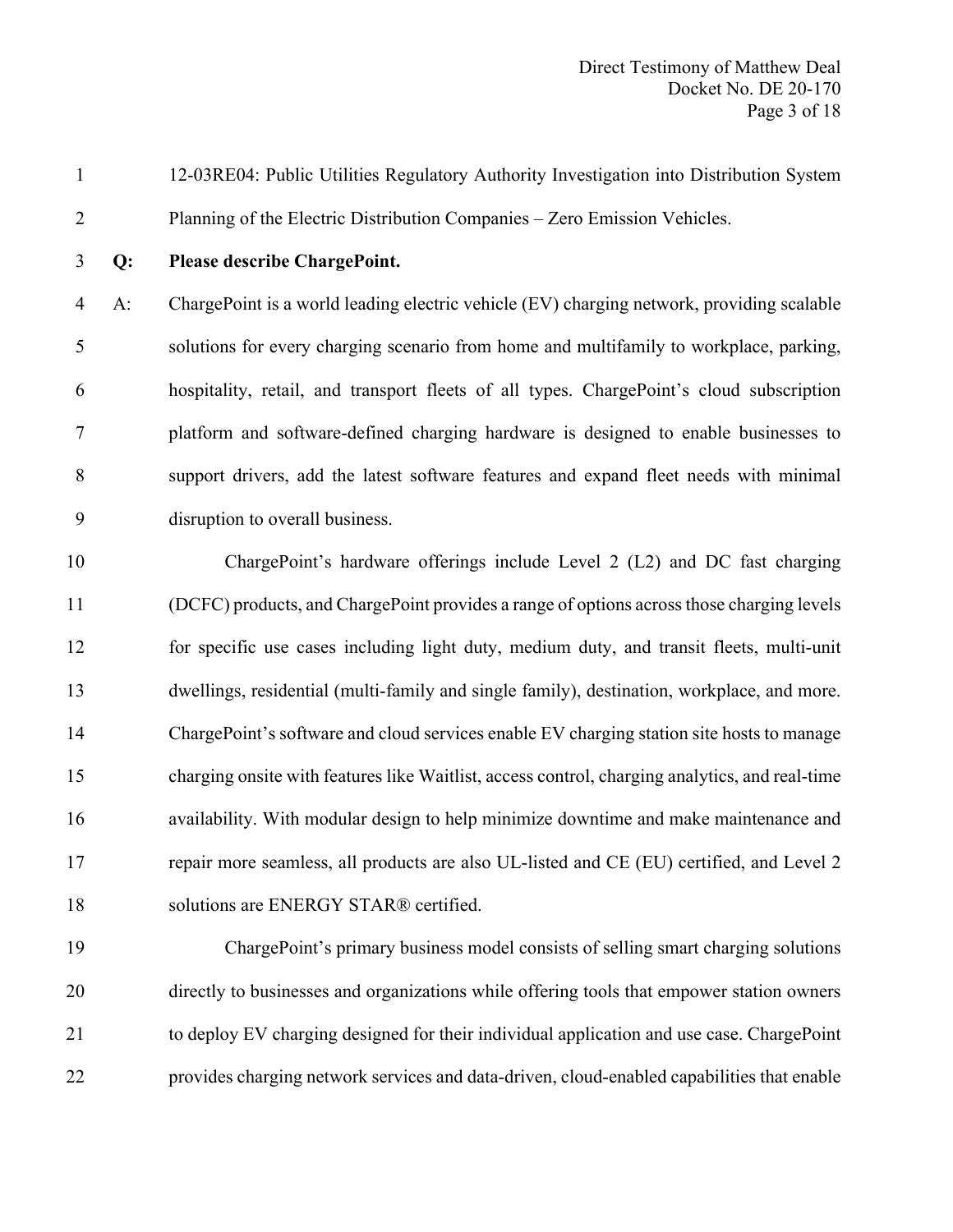site hosts to better manage their charging assets and optimize services. For example, with those network capabilities, site hosts can view data on charging station utilization, frequency and duration of charging sessions, set access controls to the stations, and set pricing for charging services. These features are designed to maximize utilization and align the EV driver experience with the specific use case associated with the specific site host. Additionally, ChargePoint has designed its network to allow other parties, such as electric utilities, the ability to access charging data and conduct load management to enable efficient EV load integration onto the electric grid.

# **Q: What is the purpose of your Direct Testimony?**

 A: The purpose of my Direct Testimony is to respond to certain aspects of the EV time of use (TOU) rate proposals and alternative metering assessments submitted by Eversource Energy (Eversource), Unitil Energy Service Inc. (Unitil), and Liberty Utilities, Corp. (Liberty).

**Q: How is the remainder of your testimony organized?**

 A: Section II summarizes relevant sections of the Commission's Order in Docket No. IR 20- 004 and ChargePoint's reactions to that Order. Section III responds to the proposals filed by Eversource, Unitil and Liberty in this proceeding. Finally, Section IV concludes my testimony.

**Q: Do you have any attachments to your testimony?**

A: Yes.

 • Attachment MJD-1 is a copy of my CV, which describes my relevant professional experience.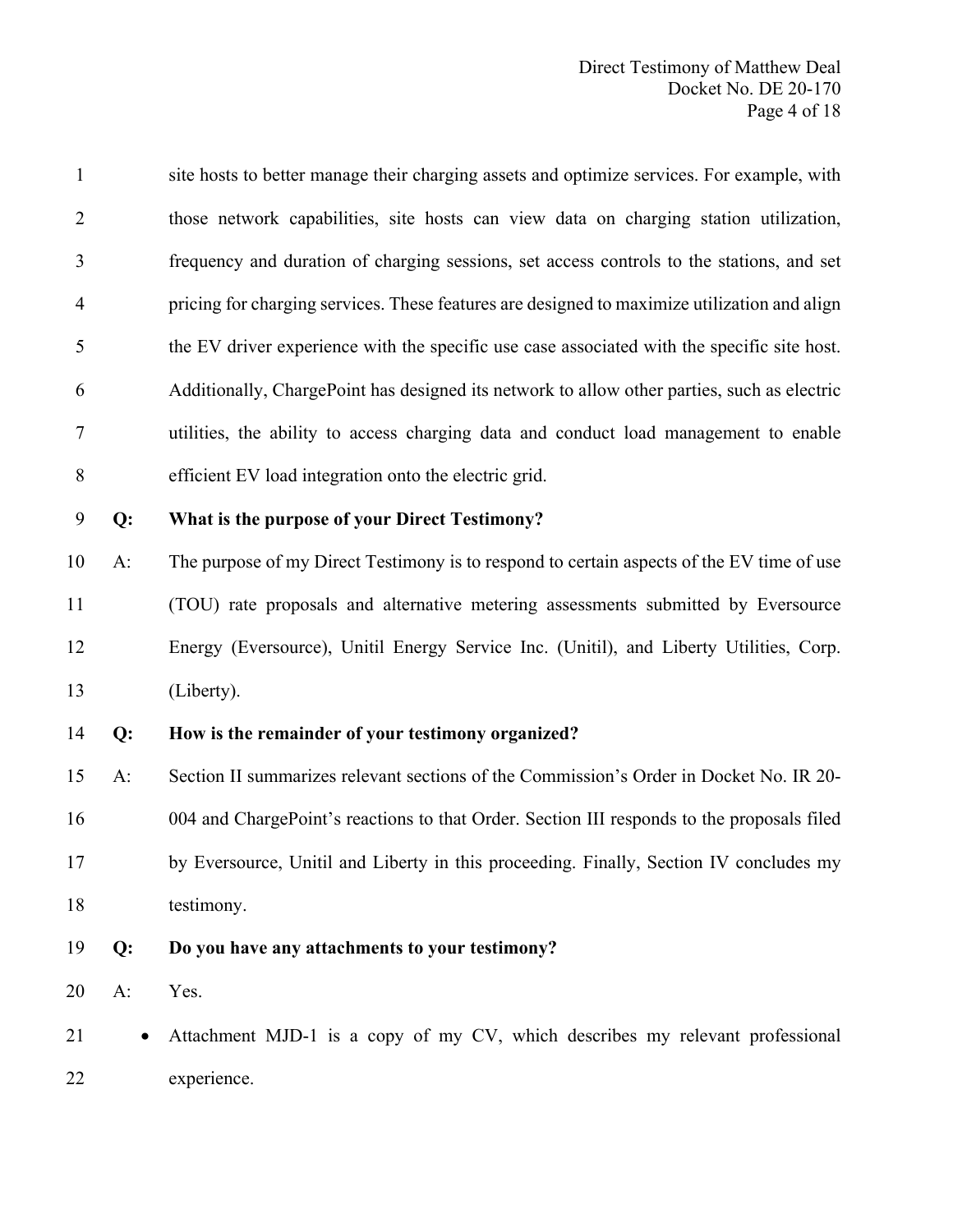| $\mathbf{1}$   | $\bullet$ | Attachment MJD-2 is a copy of ChargePoint's initial comments filed in this proceeding.     |
|----------------|-----------|--------------------------------------------------------------------------------------------|
| $\overline{2}$ | $\bullet$ | Attachment MJD-3 is a copy of ChargePoint's reply comments filed in this proceeding.       |
| 3              | $\bullet$ | Attachment MJD-4 is a copy of Liberty's response to Staff data request 1-2.                |
| $\overline{4}$ | $\bullet$ | Attachment MJD-5 is a copy of Liberty's response to Request No. CLF & CENH 2-17.           |
| 5              | $\bullet$ | Attachment MJD-6 is a copy of Liberty's outline of its proposed alternative metering       |
| 6              |           | feasibility assessment dated February 2, 2021.                                             |
| $\tau$         | <u>п.</u> | <b>Commission Policy on Electric Vehicle Rates</b>                                         |
| 8              | Q:        | What will you address in this section of your testimony?                                   |
| 9              | $A$ :     | In this section of my testimony, I will describe the Commission's findings and directives  |
| 10             |           | in Order No. 26,394 in Docket No. IR 20-004, which established the Commission's policy     |
| 11             |           | on electric vehicle rate design, and summarize ChargePoint's reactions to the              |
| 12             |           | Commission's Order.                                                                        |
| 13             | Q:        | Please summarize the Commission's directives on electric vehicle rate design.              |
| 14             | A:        | On August 18, 2020, the Commission issued Order No. 26,394 (Order) in Docket No. IR        |
| 15             |           | 20-004, opening the instant proceeding, and requiring New Hampshire electric utilities to: |
| 16             |           | 1) Submit separately metered EV TOU rate proposals for residential and small               |
| 17             |           | commercial customers;                                                                      |
| 18             |           | 2) Separately address high demand draw applications, which include fleet                   |
| 19             |           | charging and public charging, in their upcoming rate design proposals; and,                |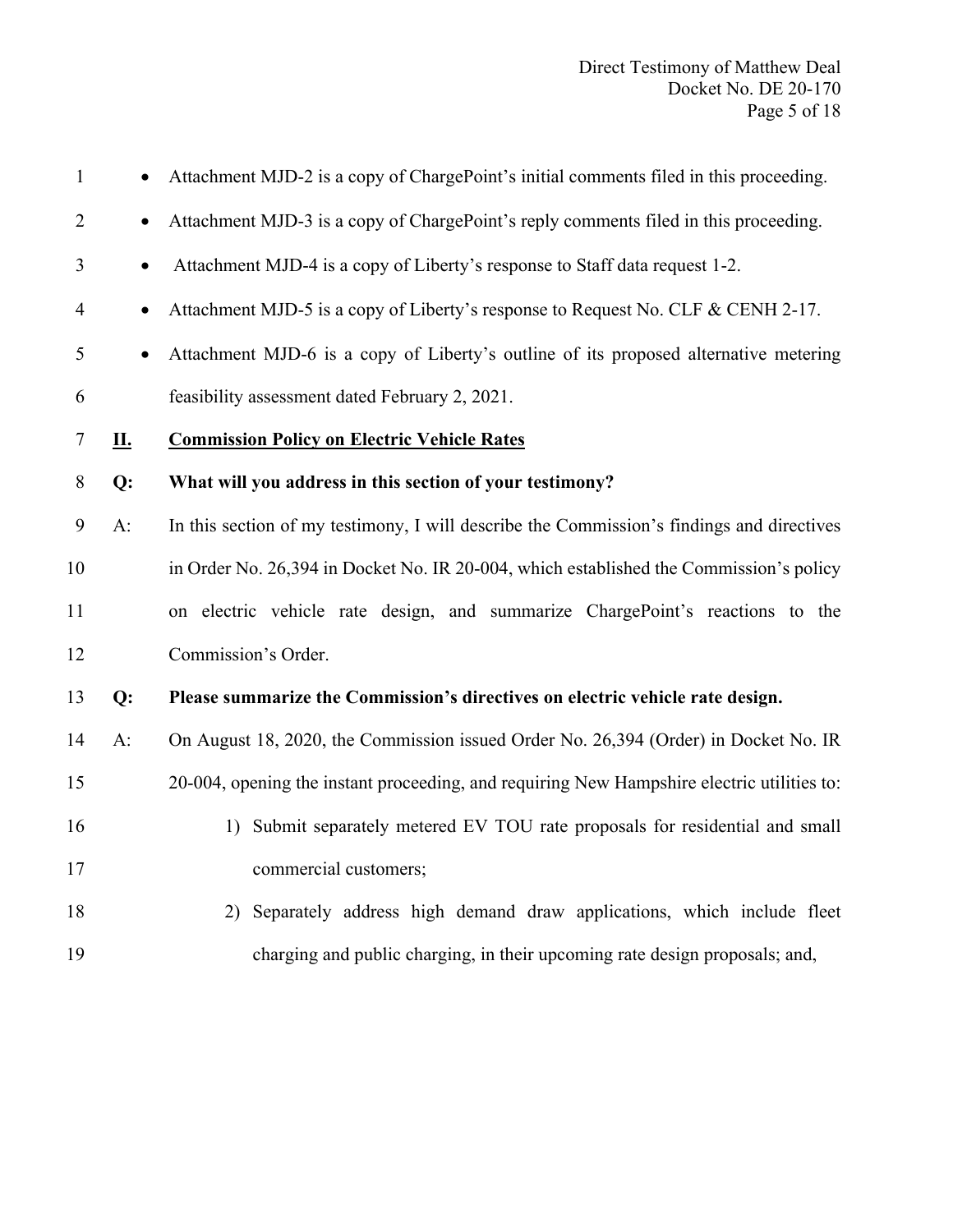3) Further consider advanced metering options using embedded metering 2 capabilities of networked EV charging stations.<sup>1</sup>

#### **Q: Did ChargePoint submit comments in this proceeding?**

 A: Yes. ChargePoint submitted detailed initial and reply comments in this proceeding addressing various aspects of EV TOU rates and EVSE embedded metering capabilities. ChargePoint's initial comments are attached to my testimony as Attachment MJD-2, and reply comments are attached as Attachment MJD-3. ChargePoint's comments were anchored in the Commission's conclusions in Order No. 26,394 in Docket No. IR 20-004.

# **Q: Does ChargePoint support the Commission's direction to move forward with TOU rates for residential and small commercial customers?**

 A: Generally, yes. Utility rate design is an effective tool for incentivizing off-peak EV charging, particularly for residential and fleet customers. Well-designed volumetric EV TOU rates are consistent with New Hampshire energy policy including the Restructuring Act which fosters "a more productive economy by reducing costs to consumers while maintaining safe and reliable electric service with minimal adverse impacts on the environment," as well as "increased customer choice," "open markets for new and improved technologies," and "appropriate price signals" for both buyers and sellers of 18 electricity.<sup>2</sup> SB 575 also supports the adoption of EV TOU rates. It requires the Commission to consider whether rate designs affecting electric customers with EVs would "encourage energy conservation, optimal and efficient use of facilities and resources by an

<sup>&</sup>lt;sup>1</sup> Docket No. IR 20-004, Order No. 26,394 at 18.

NH RSA 374-F:1, I-II.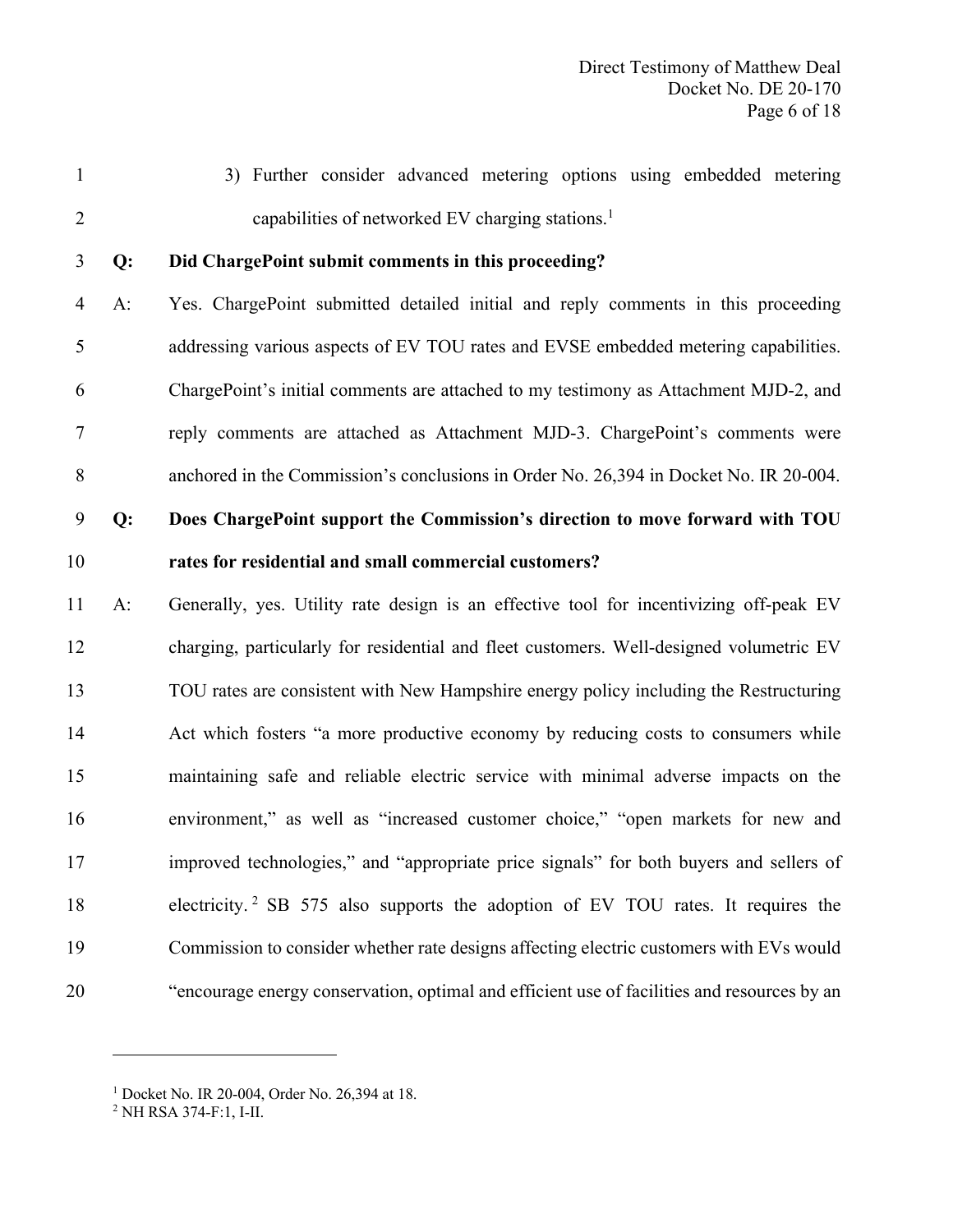electric company, and equitable rates for electric consumers."<sup>3</sup> EV TOU rates with appropriate price signals encourage conservation, promote the optimal use of electric resources, and advance equity among customers.

 However, as explained in more detail below, TOU rates may not be a perfect application for certain EV charging use cases – such as public DCFC. DCFC stations are often used by EV drivers that cannot adjust their usage to avoid the impact of higher priced TOU time periods. This user group may include drivers traveling longer distances on highways unable to schedule their stops to align with changes in pricing or charger availability caused by higher priced TOU time periods.

# **Q: Does ChargePoint support the Commission's direction that each utility should file a separate proposal addressing high demand draw applications, including DCFC and clustered level two chargers (e.g., fleet charging)?**

 A: Yes. The Commission found in Order No. 26,394 that the utilities should consider demand 14 charge alternatives "in any high demand draw rate proposals,"<sup>4</sup> which includes rate designs developed for the use cases of public charging stations as well as EV fleet charging. ChargePoint applauds this finding and appreciates the EV rate proposals put forth by the utilities, as demand charges remain a significant operating cost barrier to public EV infrastructure deployment. Implementing appropriate rate designs that eliminate, defer, or reduce demand charges is key to unlocking increased investment in the EV charging

NH RSA 236:133.V(b), as amended by SB 575.

*See* Docket No. IR 20-004, Order No. 26,394 at 9.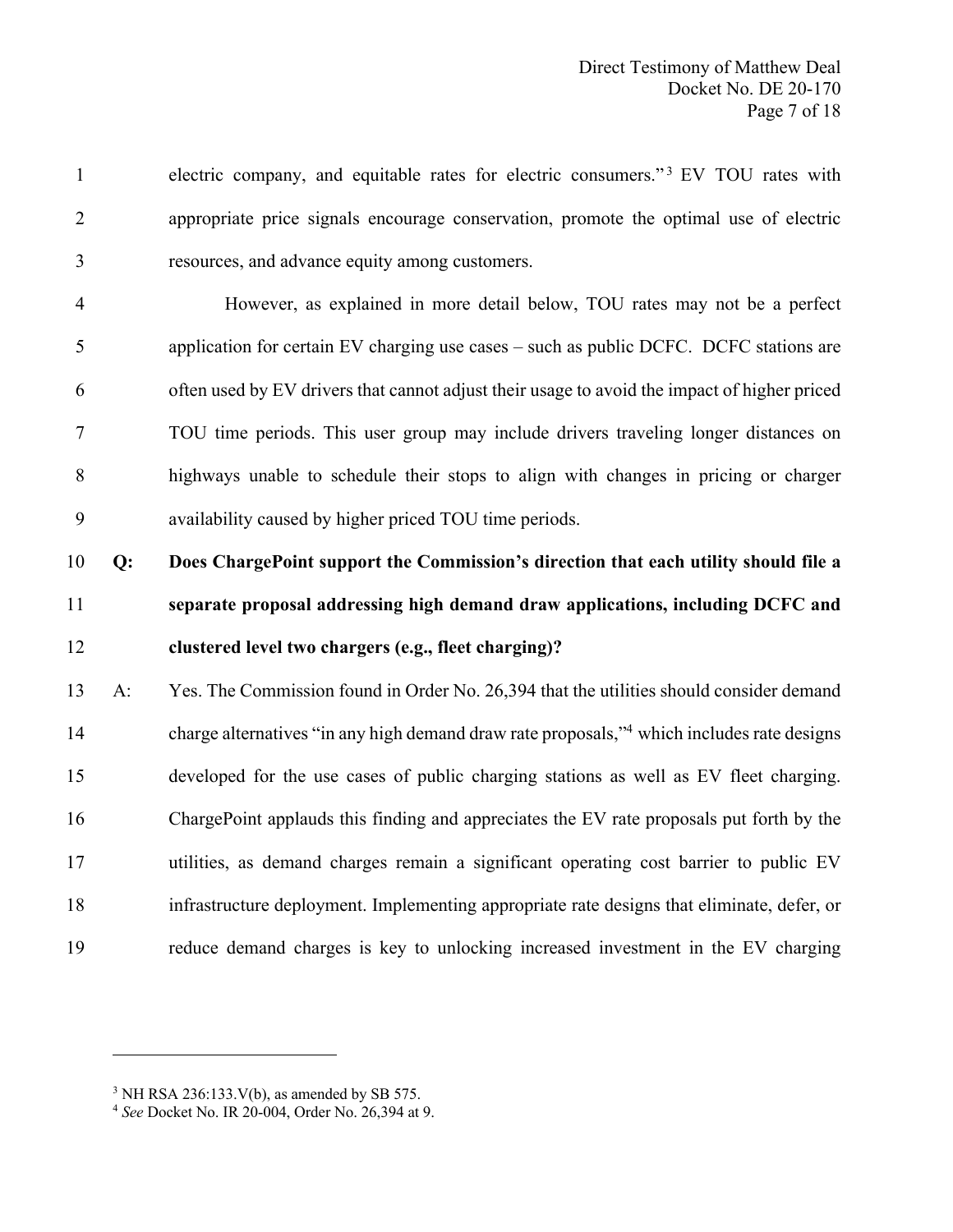| $\mathbf{1}$   |    | infrastructure needed to support EV drivers in New Hampshire as well as those transiting    |
|----------------|----|---------------------------------------------------------------------------------------------|
| $\overline{2}$ |    | through the state.                                                                          |
| 3              | Q: | What is a demand charge?                                                                    |
| $\overline{4}$ | A: | Demand charges are charges based on the customer's peak capacity usage, traditionally       |
| 5              |    | used to recover the nonfuel costs of electricity. Demand charges are typically based on the |
| 6              |    | highest average 15-minutes of power use in a monthly billing cycle. They are designed to    |
| 7              |    | incentivize customers to level out their load and avoid steep increases in usage that could |
| 8              |    | overload the distribution system.                                                           |
| 9              | Q: | Why are demand charges a significant barrier to public EV infrastructure                    |
| 10             |    | deployment?                                                                                 |
| 11             | A: | DCFC stations can have low load factors, with sporadic instances of high demand when a      |
| 12             |    | vehicle or multiple vehicles are charging. Under traditional demand-based rates, site hosts |
| 13             |    | can face high demand charges due to the few peak charging sessions that occur each month,   |
| 14             |    | which effectively penalizes site hosts for providing charging services in earlier-stage EV  |
| 15             |    | markets. In some markets, demand charges can account for as much as 90% of a DCFC           |
| 16             |    | site host's electricity cost. <sup>5</sup>                                                  |
| 17             |    | With very few exceptions $(e.g.,$ for very small customers) commercial customers            |
| 18             |    | are on rates that include demand charges that are based on the customer's highest measured  |
| 19             |    | demand, measured in kilowatts (kW) in a given month. An EV charging station site host       |
|                |    |                                                                                             |

may only have a few vehicles use the station in a month during the early years of EV

<sup>&</sup>lt;sup>5</sup> Rocky Mountain Institute, 2017. "EVgo Fleet and Tariff Analysis." Available at: https://rmi.org/wpcontent/uploads/2017/04/eLab\_EVgo\_Fleet\_and\_Tariff\_Analysis\_2017.pdf.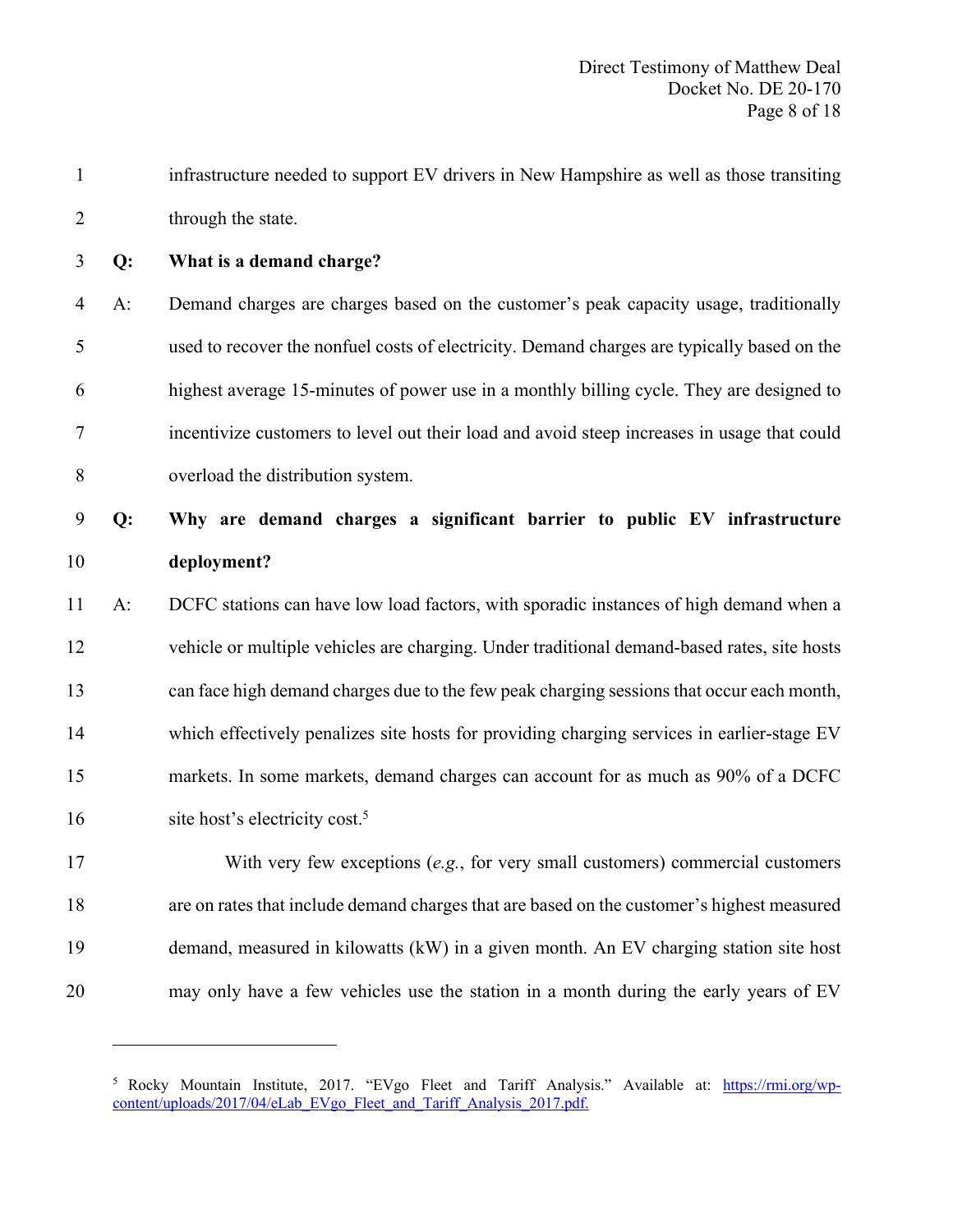adoption. The power demand of these charging sessions will set the demand charge for the month, likely resulting in a significant bill for the site host but the site host will only have a few charging sessions over which to spread these costs (if the site host chooses to pass along its own costs to drivers). This impact is amplified for fleets and other customers that need to charge multiple vehicles simultaneously at high power levels and/or that do not have the flexibility to adjust the timing of charging sessions for multiple vehicles. Thus, for EV charging station sites, conventional commercial rate design often can make otherwise viable and desirable projects uneconomic.

 Furthermore, unlike traditional commercial customers on demand-based rates, public EV charging station site hosts have very limited ability to manage or mitigate the impact of demand charges without negatively impacting the EV driver experience. For example, a factory or large commercial facility may be able to avoid turning on several 13 large loads at the same time to avoid higher demand charges. By contrast, if a public EV charging station site host offers four charging ports, the site host could only avoid significant demand charges by limiting the number of ports in use simultaneously or by restricting the amount of power to each port, or both. Either action could negatively impact 17 the driver experience and thus defeat the purpose of expanding public EV infrastructure. Simply put, high demand charges coupled with low utilization can be an impediment to the widespread deployment of EV charging stations.

#### **Q: Have other jurisdictions implemented demand charge alternatives?**

 A: Yes. ChargePoint's extensive comments in this proceeding include several examples of demand charge alternatives that have been adopted in other states. As I mentioned earlier,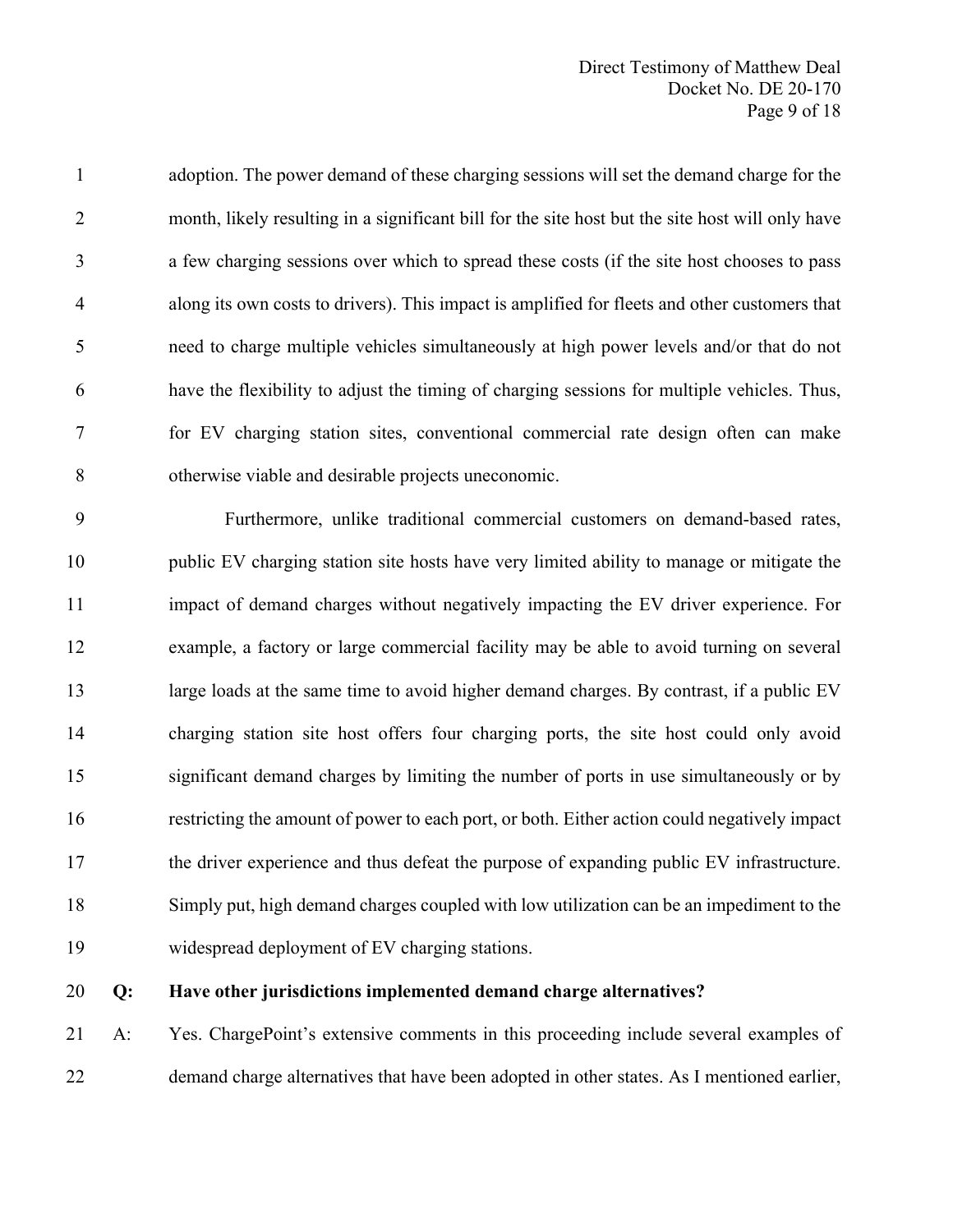| $\mathbf{1}$               |       | I have attached ChargePoint's Initial and Reply comments as attachments MJD-2 and                                                                                                                                                                                                                 |
|----------------------------|-------|---------------------------------------------------------------------------------------------------------------------------------------------------------------------------------------------------------------------------------------------------------------------------------------------------|
| $\overline{2}$             |       | MJD-3, respectively.                                                                                                                                                                                                                                                                              |
| 3                          | Q:    | In Order No. 26,394 the Commission directed "Staff to further develop the alternative                                                                                                                                                                                                             |
| $\overline{4}$             |       | metering feasibility assessment concept described in the Order, with the input of the                                                                                                                                                                                                             |
| 5                          |       | parties to the new proceeding." Does ChargePoint support the use of EVSE embedded                                                                                                                                                                                                                 |
| 6                          |       | metering?                                                                                                                                                                                                                                                                                         |
| $\tau$                     | $A$ : | Yes. ChargePoint commends the Commission for its decision in Order No. 26,394 in                                                                                                                                                                                                                  |
| 8                          |       | Proceeding No. IR 20-004 directing the state's utilities to further consider advanced                                                                                                                                                                                                             |
| 9                          |       | metering options using the embedded metering capability of smart, networked EVSE.                                                                                                                                                                                                                 |
| 10                         | $Q$ : | Please explain.                                                                                                                                                                                                                                                                                   |
| 11                         | $A$ : | Embedded metering can enable near-term EV charging opportunities at a lower cost to                                                                                                                                                                                                               |
| 12                         |       | customers than installing a second EV-specific meter or replacing a whole-home non-smart                                                                                                                                                                                                          |
| 13                         |       | meter with an AMI meter. AMI is not necessary to utilize embedded metering, but                                                                                                                                                                                                                   |
| 14                         |       | embedded metering can complement grid modernization efforts. Metering embedded in                                                                                                                                                                                                                 |
| 15                         |       | smart charging stations can provide the following important capabilities to satisfy utility                                                                                                                                                                                                       |
| 16                         |       | and customer needs while maintaining security: <sup>6</sup>                                                                                                                                                                                                                                       |
| 17<br>18<br>19<br>20<br>21 |       | • Precise accuracy across all supported current and temperature ranges;<br>Measurement of energy delivered to vehicle only, separate from any other loads;<br>Granular clock-aligned interval data;<br>$\bullet$<br>Capability to receive remote firmware updates;<br>Real-time power monitoring; |
| 22<br>23                   |       | Secure communication between the charging station and a utility or third-party server;<br>Local storage of charging data on the charging station; and                                                                                                                                             |

<sup>6</sup> *See* Mass. Dep't Pub. Utils. Case No. 20-69, Grid Modernization Phase II, Joint Presentation on Embedded Metering of ChargePoint, Greenlots, and Enel North America, available at https://fileservice.eea.comacloud.net/FileService.Api/file/FileRoom/12903642.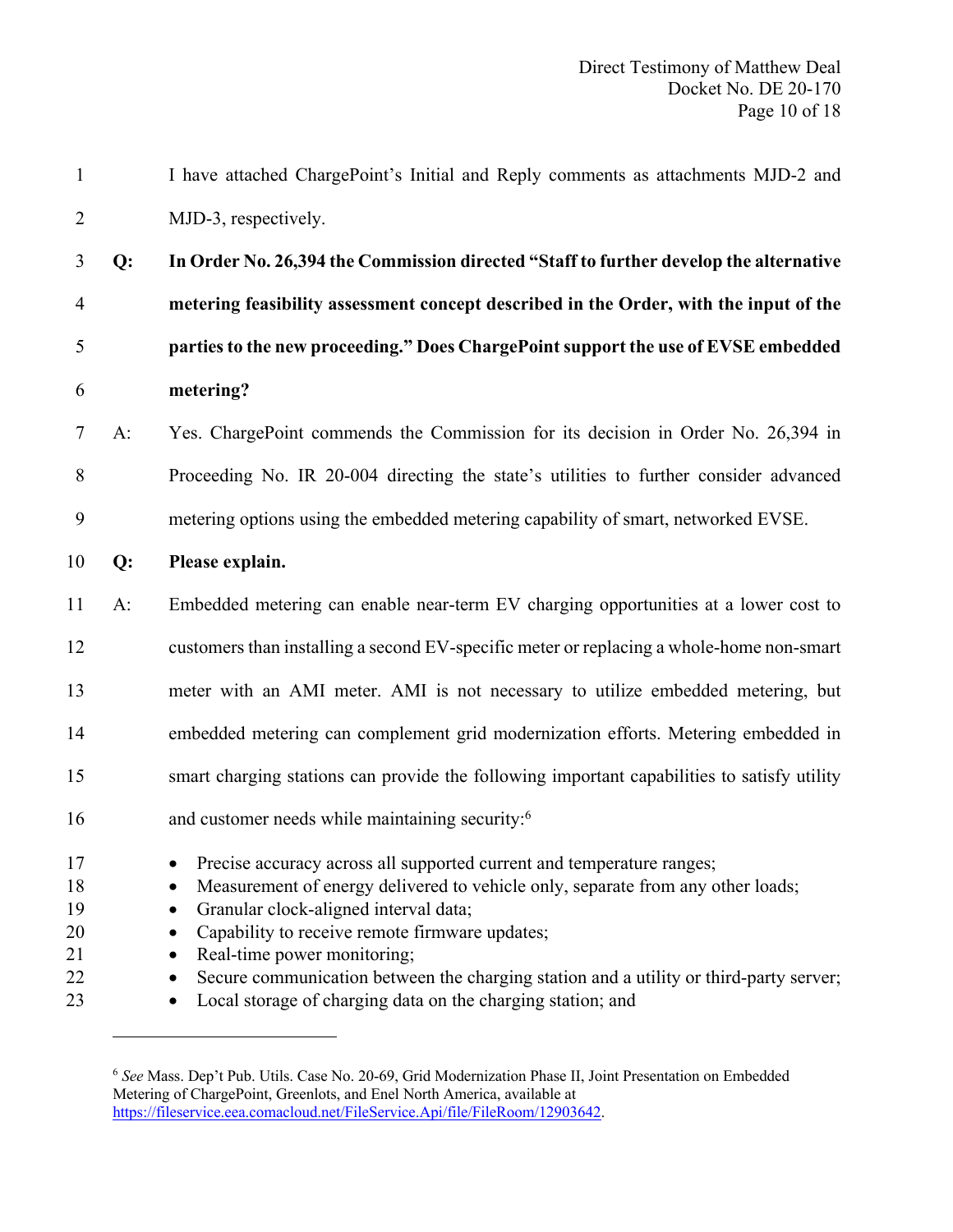• Compliance with cybersecurity requirements. Two of the key benefits of using embedded metering technologies provided by smart charging stations include substantial cost and time-savings because there is no need to purchase or install a second meter. This enables immediate or near-term participation in utility TOU rate programs, dynamic rate programs, and managed charging programs. For the customer, the use of embedded metering provides a seamless experience utilizing the built-in capabilities of the customer's smart charging station investment to communicate directly with the utility, and in some cases helping the customer to realize additional fuel cost savings. **Q: Did each utility submit alternative metering assessments in this proceeding?**  A: Each utility submitted varying levels of information regarding alternative metering assessments in this proceeding. On February 2, 2021, Liberty and Unitil filed Alternative Metering Assessment outlines and Eversource submitted its outline on February 3, 2021. However, Unitil is the only utility that proposes to conduct an assessment of alternative 16 metering capabilities of EVSE embedded metering.<sup>7</sup> **Q: Does ChargePoint have any comments on the alternative metering assessments filed by the utilities?** 

 A: Yes. Unitil has acknowledged that "EVSE capability to manage demand, provide 20 measurement functionality and inform customer behavior is worthy of additional study."<sup>8</sup> ChargePoint appreciates Unitil's proposal to explore and assess alternative metering

*See* Docket No. DE 21-030, Unitil Energy Systems, Inc. - Filing of Rate Schedules.

*See* Docket No. DE 20-170, Unitil Initial Comments at 5 (Dec. 9, 2020).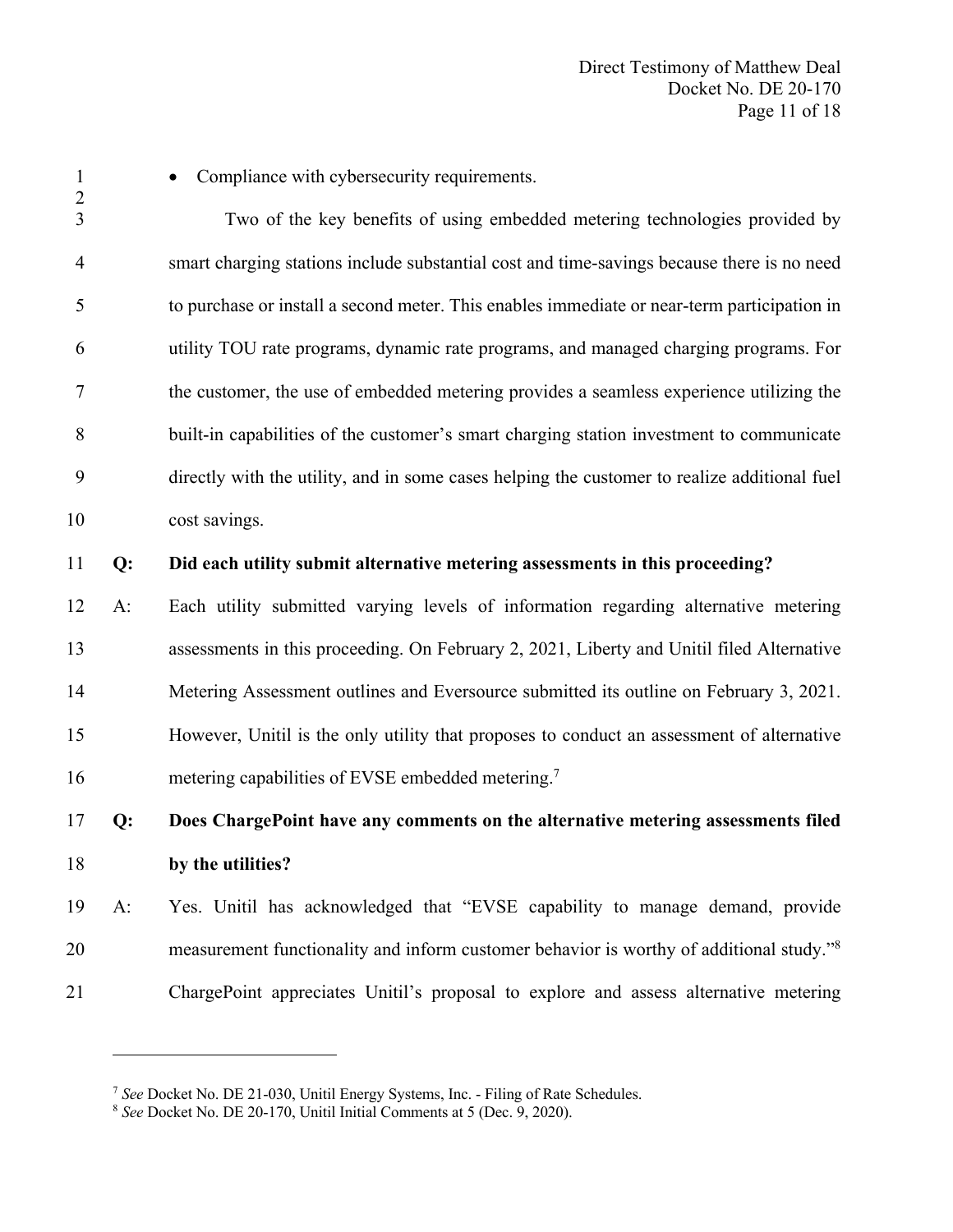| $\mathbf{1}$                                                                          |       | capabilities in its pending rate case, Docket DE 21-030. That proposal is notable and                                                                                                                                                                                                                                                                                                                                                                                                                                                                                                                                                                                                                                                                                                                                                                                                                                                                                                                                                                                     |
|---------------------------------------------------------------------------------------|-------|---------------------------------------------------------------------------------------------------------------------------------------------------------------------------------------------------------------------------------------------------------------------------------------------------------------------------------------------------------------------------------------------------------------------------------------------------------------------------------------------------------------------------------------------------------------------------------------------------------------------------------------------------------------------------------------------------------------------------------------------------------------------------------------------------------------------------------------------------------------------------------------------------------------------------------------------------------------------------------------------------------------------------------------------------------------------------|
| $\overline{2}$                                                                        |       | important, and we look forward to participating in that proceeding and the subsequent                                                                                                                                                                                                                                                                                                                                                                                                                                                                                                                                                                                                                                                                                                                                                                                                                                                                                                                                                                                     |
| 3                                                                                     |       | results of the assessment.                                                                                                                                                                                                                                                                                                                                                                                                                                                                                                                                                                                                                                                                                                                                                                                                                                                                                                                                                                                                                                                |
| 4                                                                                     | Q:    | Does ChargePoint have any additional comments on the utilities' alternative metering                                                                                                                                                                                                                                                                                                                                                                                                                                                                                                                                                                                                                                                                                                                                                                                                                                                                                                                                                                                      |
| 5                                                                                     |       | assessments?                                                                                                                                                                                                                                                                                                                                                                                                                                                                                                                                                                                                                                                                                                                                                                                                                                                                                                                                                                                                                                                              |
| 6                                                                                     | $A$ : | Yes. In its alternative metering assessment outline circulated to parties in this docket on                                                                                                                                                                                                                                                                                                                                                                                                                                                                                                                                                                                                                                                                                                                                                                                                                                                                                                                                                                               |
| 7                                                                                     |       | February 2, 2021, Liberty appears to misunderstand ChargePoint's position regarding                                                                                                                                                                                                                                                                                                                                                                                                                                                                                                                                                                                                                                                                                                                                                                                                                                                                                                                                                                                       |
| 8                                                                                     |       | EVSE embedded metering capabilities. Liberty states the following:                                                                                                                                                                                                                                                                                                                                                                                                                                                                                                                                                                                                                                                                                                                                                                                                                                                                                                                                                                                                        |
| 9<br>10<br>11<br>12<br>13<br>14<br>15<br>16<br>17<br>18<br>19<br>20<br>21<br>22<br>23 |       | "In the case of ChargePoint charging stations with meters, it is Liberty's<br>understanding that their meters only measure the output from the station to<br>the vehicle that is being charged, and do not measure the not the whole site<br>load. While the amount of whole station load that is not being metered as<br>part of charging the vehicle might be relatively small, the utility will still<br>have to provide a utility-owned meter before the charging station to capture<br>the full site load. The load in excess of actual charging may include other<br>load on that customer's circuit shared with the charging station (e.g.,<br>parking lot lights) or other load that will not be metered. ChargePoint's offer<br>to provide metering data for the customer who owns the station only gives<br>that customer knowledge and data of what the station usage. Liberty notes<br>that metering any charging station load must require the meter to record all<br>site load, not just charging load from the vehicle pulling up and plugging<br>in." $9$ |
| 24                                                                                    |       | Liberty is correct that EVSE embedded meters measure the load consumed                                                                                                                                                                                                                                                                                                                                                                                                                                                                                                                                                                                                                                                                                                                                                                                                                                                                                                                                                                                                    |
| 25                                                                                    |       | downstream from the EV charging meter $(i.e., EV^{\text{ charging load}})$ and not the entire load                                                                                                                                                                                                                                                                                                                                                                                                                                                                                                                                                                                                                                                                                                                                                                                                                                                                                                                                                                        |
| 26                                                                                    |       | consumed at the site. At no point in this proceeding, or any other across the country, has                                                                                                                                                                                                                                                                                                                                                                                                                                                                                                                                                                                                                                                                                                                                                                                                                                                                                                                                                                                |
| 27                                                                                    |       | ChargePoint stated that EVSE embedded metering obviates the need for a site level meter.                                                                                                                                                                                                                                                                                                                                                                                                                                                                                                                                                                                                                                                                                                                                                                                                                                                                                                                                                                                  |

<sup>&</sup>lt;sup>9</sup> See Docket No. DE 20-170, Liberty Utilities outline of its proposed alternative metering feasibility assessment (Feb. 2, 2021) (Attachment MJD-6).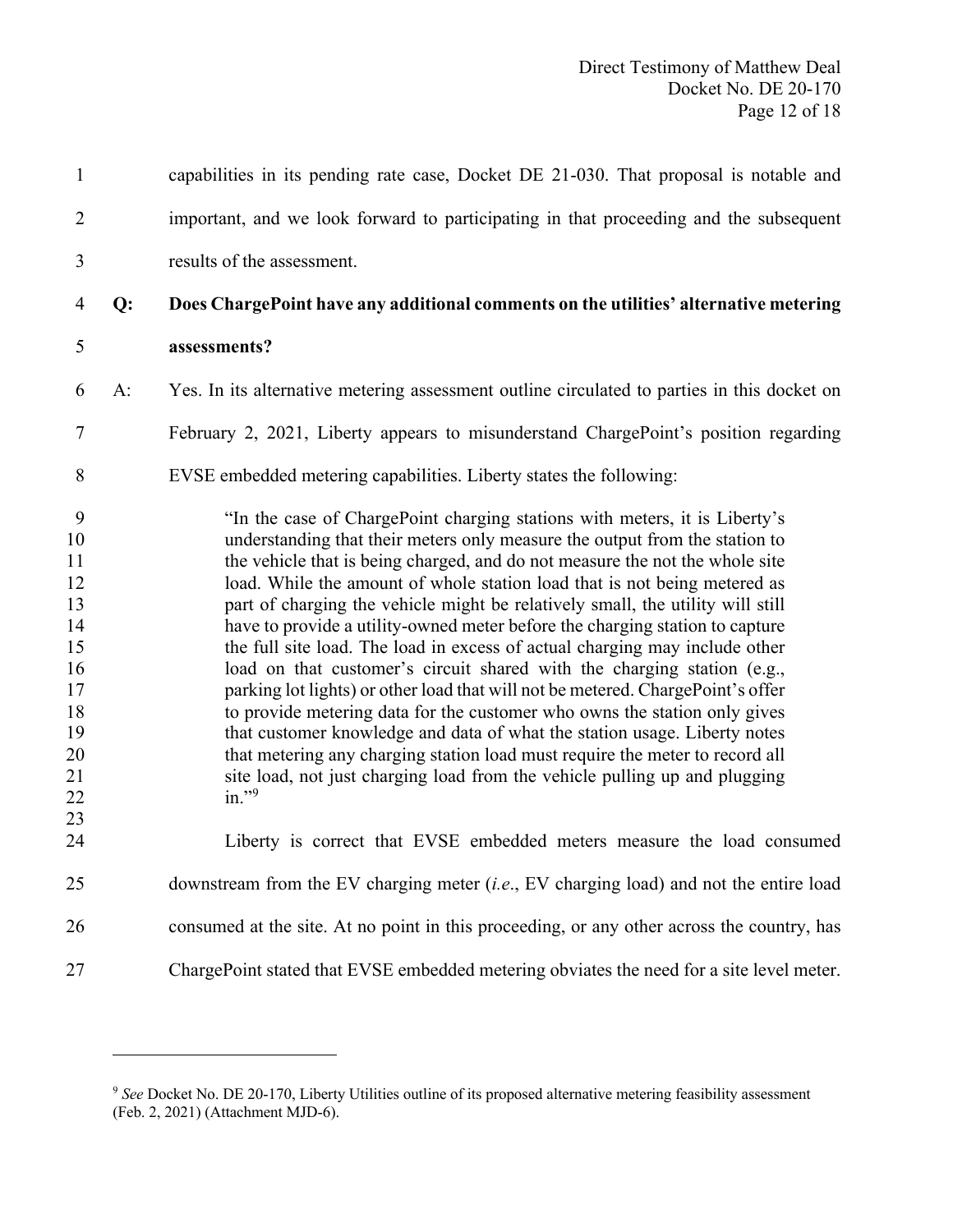| $\mathbf{1}$   |    | Further, the EVSE embedded meter will capture and report on the EV charging load, and           |
|----------------|----|-------------------------------------------------------------------------------------------------|
| $\overline{2}$ |    | the utility site level meter will capture total load consumed at the site. Under this scenario, |
| 3              |    | no load consumed on site will go unmetered. ChargePoint's position is that EVSE                 |
| $\overline{4}$ |    | embedded metering "can enable near-term EV charging opportunities at a lower cost to            |
| 5              |    | customers than installing a second $EV$ -specific meter or replacing a whole-home non-smart     |
| 6              |    | meter with an AMI meter." <sup>10</sup>                                                         |
| 7              | Ш. | <b>Responses to Specific Utility Proposals</b>                                                  |
| $8\,$          | Q: | What will you address in this section of your testimony?                                        |
| 9              | A: | In this section of my testimony, I will address certain specific aspects of the rate design     |
| 10             |    | proposals described in the direct testimony filed by Eversource and Liberty in this             |
| 11             |    | proceeding.                                                                                     |
| 12             | Q: | Do you address any specific aspects of Unitil's direct testimony or rate design                 |
| 13             |    | proposals?                                                                                      |
| 14             | A: | Not in my direct testimony in this proceeding. It is my understanding that Unitil has           |
| 15             |    | submitted its rate design proposals, including a comprehensive alternative metering             |
| 16             |    | assessment in its pending rate case, Docket DE 21-030. ChargePoint reserves its right to        |
| 17             |    | respond to Unitil's proposals in that proceeding.                                               |

<u> 1999 - Johann Barnett, f</u>

Docket No. DE 20-170, ChargePoint Initial Comments at 16 (Dec. 9, 2020) (Attachment MJD-2).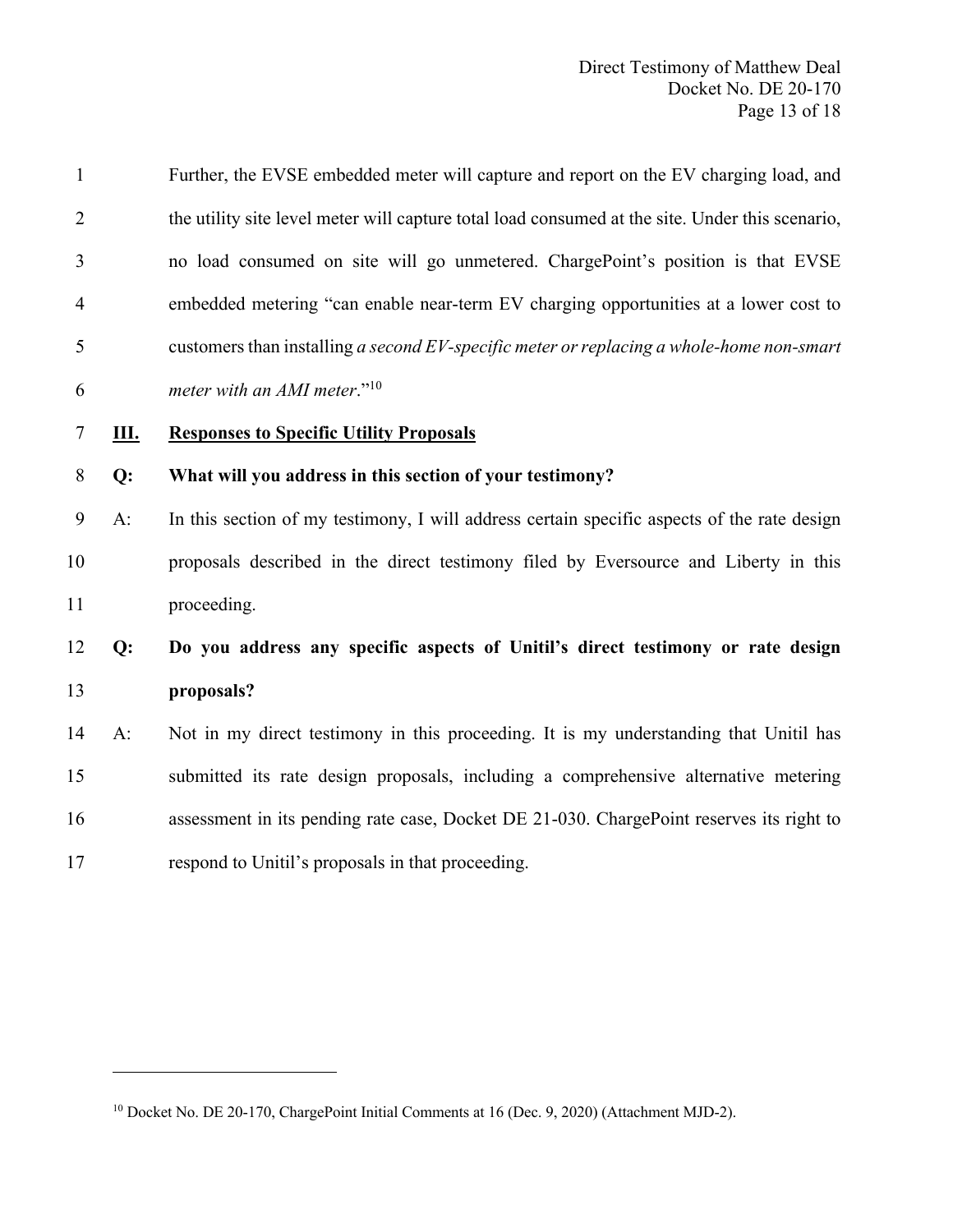| $\mathbf{1}$   | Q:              | What is your overall reaction to the utilities' rate design proposals, as described in     |
|----------------|-----------------|--------------------------------------------------------------------------------------------|
| $\overline{2}$ |                 | their direct testimony?                                                                    |
| 3              | $A$ :           | While I have concerns about certain aspects of the utilities' proposals, and believe there |
| $\overline{4}$ |                 | are ways in which those proposals might be improved, at a high level I believe that the    |
| 5              |                 | proposals represent an improvement over current rates and are generally consistent with    |
| 6              |                 | the Commission's directives in Order No. 26,394.                                           |
| 7              |                 | <b>Liberty</b>                                                                             |
| 8              | Q:              | <b>What does Liberty propose?</b>                                                          |
| 9              | $A$ :           | Liberty submitted tariff proposals for separately-metered small commercial customer        |
| 10             |                 | applications, and for separately-metered high demand draw commercial customer              |
| 11             |                 | applications. Liberty explains that the Commission approved Liberty's residential TOU      |
| 12             |                 | electric vehicle charging tariff in Order No. 26,376 on June 30, 2020, and therefore its   |
| 13             |                 | proposal focuses on small commercial applications and high demand draw commercial          |
| 14             |                 | applications.                                                                              |
| 15             | Q:              | Does Liberty propose to own and operate any EV charging station in its direct              |
| 16             |                 | testimony?                                                                                 |
|                | $17 \text{ A}:$ | No, Liberty does not propose to own and operate any EV charging stations in its direct     |
| 18             |                 | testimony and attachments. However, in response to Staff Data Request No. 1-2, Liberty     |
| 19             |                 | states that the Company "will be owning and installing four level 3 charging stations in   |
| 20             |                 | Salem at Tuscan Village. These installations will provide an opportunity for the Company   |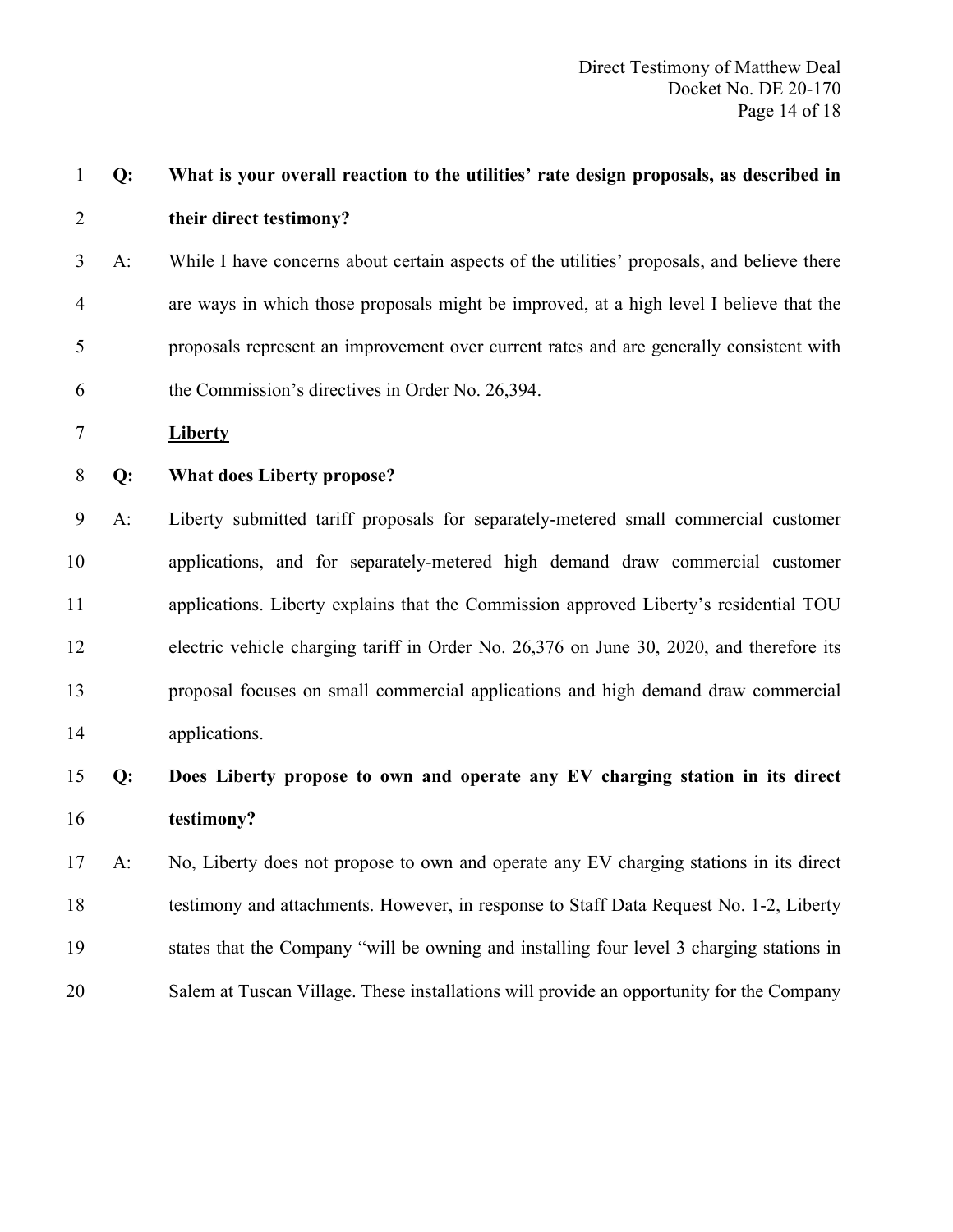to learn more about level 3 charging stations in busy commercial areas."<sup>11</sup> Further, in response to Data Request No. CLF & CENH 2-17, Liberty states that "additional value in owning charging stations comes through data gathering for the types of vehicle charging, time of day those vehicles are charging, and utilization rates of the stations. Those types of information are not available to the Company for customer-owned charging stations. At this time, the Company does not have any charging station data and this type of data could 7 be helpful in designing future EV rates and offerings."<sup>12</sup> These responses suggest that Liberty believes that the only way for the Company to obtain data related to EV charging taking place in its service territory is to own EV charging stations. **Q: How do you respond?** 

 A: It is not necessary for Liberty to own charging stations in order to obtain data regarding EV charging taking place in its service territory. Liberty currently has access to any EV charging load data taking place on separately metered third-party owned EV charging stations in its service territory through the utility owned meter. Additionally, Liberty could also access EV charging load data through a utility incentive program (such as make-ready) where the Company requires customers to share certain charging data with the utility. This  $\mu$  is a common requirement for utility incentive programs across the country.<sup>13</sup> In fact, Unitil

<sup>11</sup> *See* Liberty Response to Request No. Staff 1-2. (July 13, 2021) (Attachment MJD-4).

<sup>&</sup>lt;sup>12</sup> *See* Liberty Response to Request No. CLF & CENH 2-17. (August 25, 2021) (Attachment MJD-5).

<sup>13</sup> *See* New Jersey Board of Public Utilities, *Decision and Order Approving Stipulation in the Matter of the Petition of the Public Service Electric and Gas Company for Approval of its Clean Energy Future and Electric Vehicle and Energy Storage ("CEF-EVES") Program on a Regulated basis*, BPU Docket No. EO18101111 (Jan. 30, 2021); New Jersey Board of Public Utilities, *Order Approving Stipulation of Settlement in the Matter of the Petition of Atlantic City Electric Company for Approval of a Voluntary Program for Plug-in Vehicle* Charging, BPU Docket No. EO18101111 (Feb. 25, 2021); Connecticut Public Utilities Regulatory Authority Docket NO. 17-12-03RE04, Decision (Jul. 14, 2021).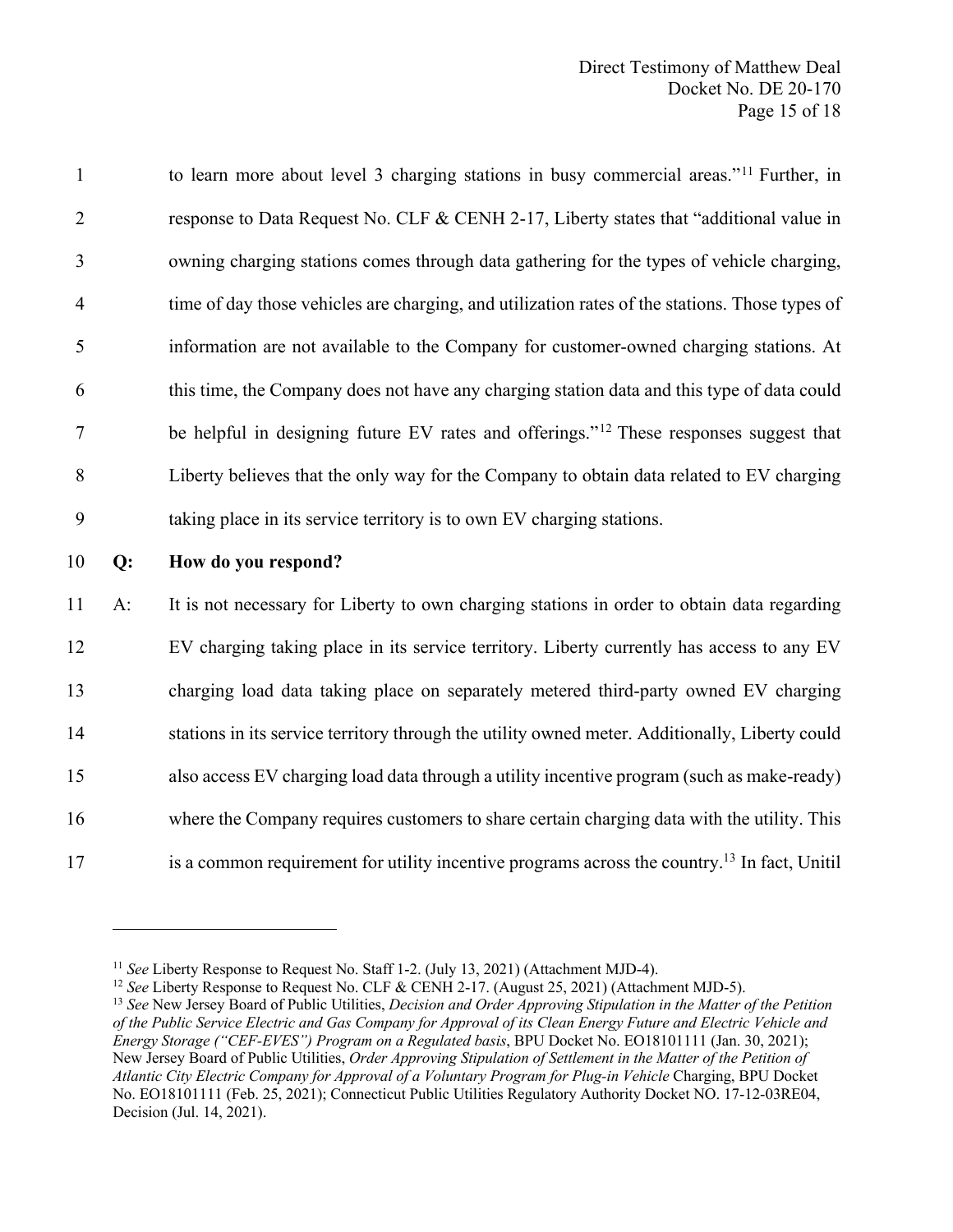| $\mathbf{1}$   |       | has proposed certain EV charging data sharing requirements to qualify for incentives in its           |
|----------------|-------|-------------------------------------------------------------------------------------------------------|
| $\overline{2}$ |       | proposed EV incentive program currently pending in DE 21-030. <sup>14</sup> Similarly, as part of its |
| 3              |       | proposed make-ready program, Eversource expects NHDES to require qualified site host                  |
| $\overline{4}$ |       | to collect and report certain EV charging data. <sup>15</sup> To clarify any misconception, the       |
| 5              |       | Commission should enter a finding that utility ownership of EV charging stations is not               |
| 6              |       | required in order for utilities to collect EV charging data.                                          |
| 7              |       | <b>Eversource</b>                                                                                     |
| 8              | Q:    | <b>What does Eversource propose?</b>                                                                  |
| 9              | $A$ : | Eversource proposes a separately metered, residential, and small commercial EV TOU rate               |
| 10             |       | and a managed charging program. Eversource notes that it has proposed a demand charge                 |
| 11             |       | alternative rate design in Docket No. DE 21-078. ChargePoint reserves its right to respond            |
| 12             |       | to Eversource's proposed demand charge alternative rate in that proceeding.                           |
| 13             |       | Eversource's proposed EV TOU rate consists of time-differentiated rates for the                       |
| 14             |       | distribution, transmission and company-provided energy service components of rates. The               |
| 15             |       | proposed rate has a five-hour peak period from 2 pm $-$ 7 pm, weekdays (excluding                     |
| 16             |       | holidays), a daily mid-peak period from 7 am through 11 pm (excluding peak periods), and              |
| 17             |       | a daily off-peak from 11 pm each day through 7 am the following day.                                  |
| 18             |       | Eversource's proposed managed charging program would provide annual monetary                          |
| 19             |       | incentives up to \$150 to customers that agree to allow the Company to directly control EV            |
| 20             |       | charging activity through networked EVSE. <sup>16</sup>                                               |

<sup>&</sup>lt;sup>14</sup> *See* Docket No. DE 21-030. Testimony of Carroll, Simpson, Valianti, Exhibit CSV-1 at 31.<br><sup>15</sup> *See* Docket No. DE 19-057, Testimony of Edward A. Davis, Brian J. Rice and Kevin M. Boughan at 15..

*See* Docket No. DE 20-170, Testimony of Dennis E. Moore, Brian J. Rice and Michael R. Goldman at 12.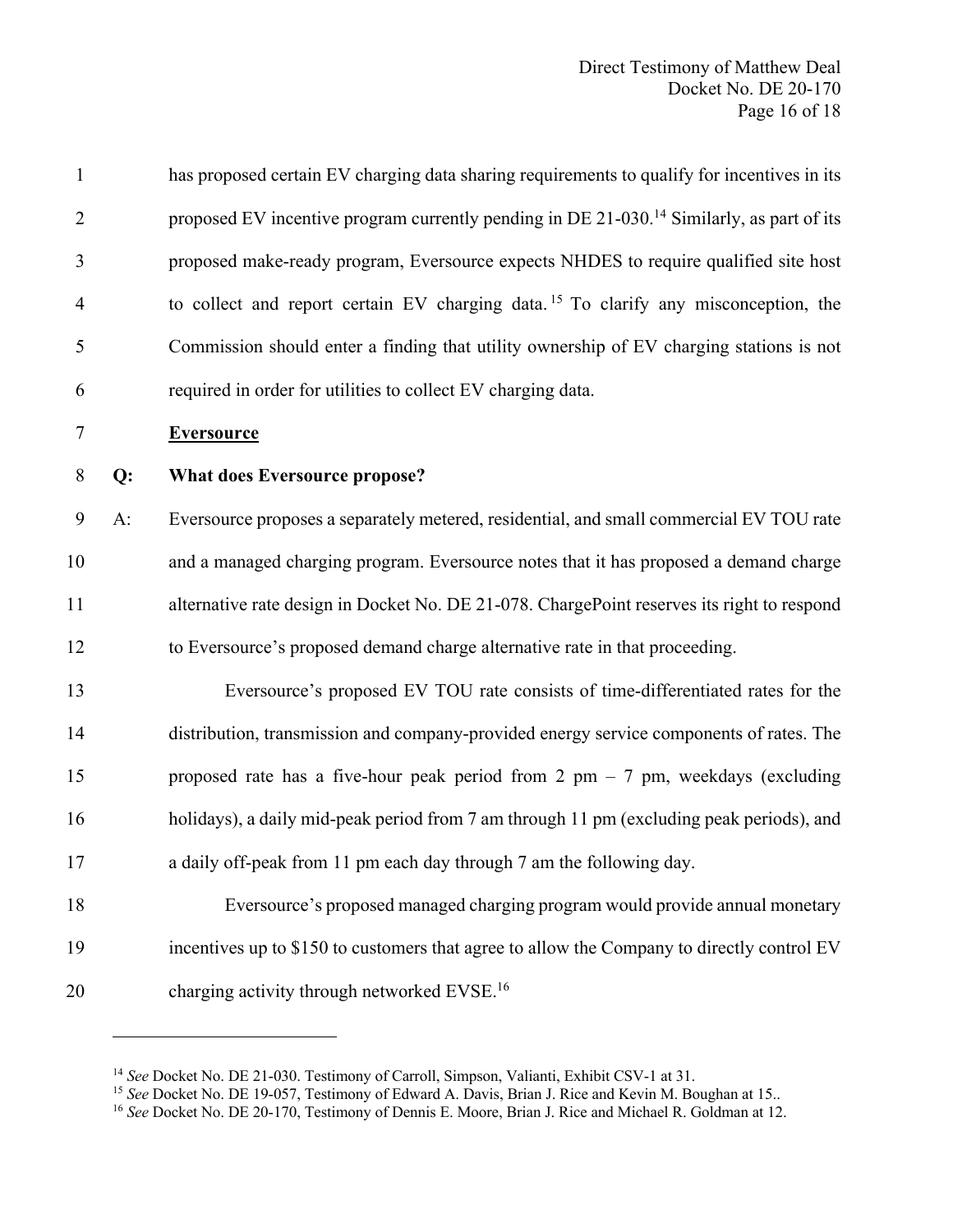# **Q: Is Eversource recommending Commission approval to implement the proposed residential EV TOU rate?**

 A: No. Eversource recommends against implementing a separately metered EV TOU rate at 4 this time.<sup>17</sup> Eversource states that requiring the implementation of an EV TOU rate at this time would "require substantial modification to many of the Company's current enterprise systems and comparable outcomes can be achieved at much lower costs through a proposed 7 managed charging program." <sup>18</sup> As an alternative, the Company recommends the Commission authorize the implementation of the Company's proposed managed charging program.

# **Q: Does ChargePoint support Eversource's recommendation to implement a managed charging program rather than near-term implementation of an EV TOU rate?**

 A: ChargePoint strongly supports efforts to ensure that the development of New Hampshire's EV market takes place in a manner that benefits the grid and all ratepayers. Utility rate design is an effective tool for incentivizing off-peak EV charging, particularly for residential customers. EV drivers as well as all utility ratepayers can realize great value when EV charging behavior is incentivized to take place at times that are most beneficial to the grid. Incentivizing charging behavior to take place during off-peak or super off-peak periods through an EV TOU rate can lead to increased utilization of utility assets and avoid the need for additional capacity and grid infrastructure.

<sup>&</sup>lt;sup>17</sup> Docket No. DE 20-170, Testimony of Edward A. Davis at 9.

*Id*.